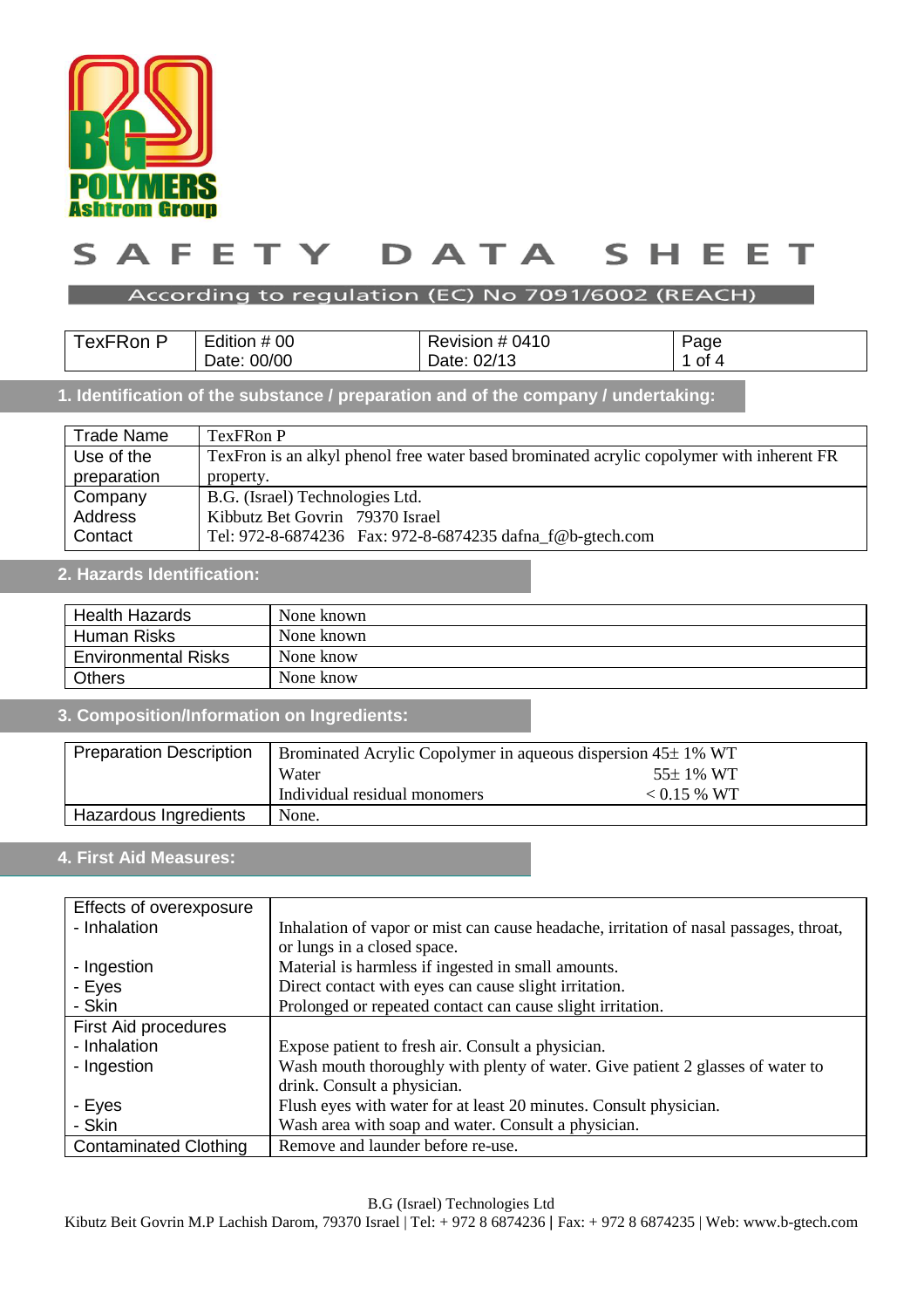

#### ETY DATA  $\mathsf{s}$ A F  $\mathsf{s}$ н. Е E т

#### According to regulation (EC) No 7091/6002 (REACH)

| TexFRon P | Edition # 00 | Revision # 0410 | Page     |
|-----------|--------------|-----------------|----------|
|           | Date: 00/00  | Date: 02/13     | $2$ of 4 |

# **5. Fire Fighting Measures:**

| <b>Risks</b>                          | Non-combustible aqueous dispersion.                               |
|---------------------------------------|-------------------------------------------------------------------|
| Unusual fire and<br>explosion hazards | When heated to decomposition, may release poisonous fumes of HBr. |
| Measures                              | Not applicable.                                                   |

### **6. Accidental Release Measures:**

| Personal precautions             |                                                                          |
|----------------------------------|--------------------------------------------------------------------------|
| - Respiratory protection         | Follow section 8 indications.                                            |
| - Eye/face/skin protection       | Avoid eye/face contact.                                                  |
| <b>Environmental precautions</b> |                                                                          |
| - Corrective action              | Confine area of spill.                                                   |
| - Disposal                       | Follow section 13 indications.                                           |
| Clean-up methods                 | In accordance with local regulations:                                    |
| - Small spill or leak            | Clean with water and send to waste disposal.                             |
| - Large spill or leak            | Absorb with dry sand or other inert material and send to waste disposal. |

# **7. Handling and Storage:**

| Handling              | In accordance with chemical products handling precautions. |
|-----------------------|------------------------------------------------------------|
| - Temperature         | $5^{\circ}$ -35 $^{\circ}$ C.                              |
| - Washing facilities  | Emergency eye and adequate washing facilities.             |
| - Cleaning facilities | Skin cleaners available.                                   |
| Storage               |                                                            |
| - Area                | Indoor/Outdoor store in original containers in shade.      |
| -Temperature          | Protect from freezing.                                     |
| - Empty drums         | Follow section 13 indications.                             |

# **8. Exposure Controls/ Personal Protections:**

| Respiratory protection | Avoid inhalation of vapors. Use adequate respiratory equipment. |
|------------------------|-----------------------------------------------------------------|
| Hand protection        | Wear rubber or synthetic gloves.                                |
| Eye/Face protection    | Safety eye wear against splash.                                 |
| Skin protection        | Prevent contact with contaminated clothing.                     |

B.G (Israel) Technologies Ltd

Kibutz Beit Govrin M.P Lachish Darom, 79370 Israel | Tel: + 972 8 6874236 | Fax: + 972 8 6874235 | Web: www.b-gtech.com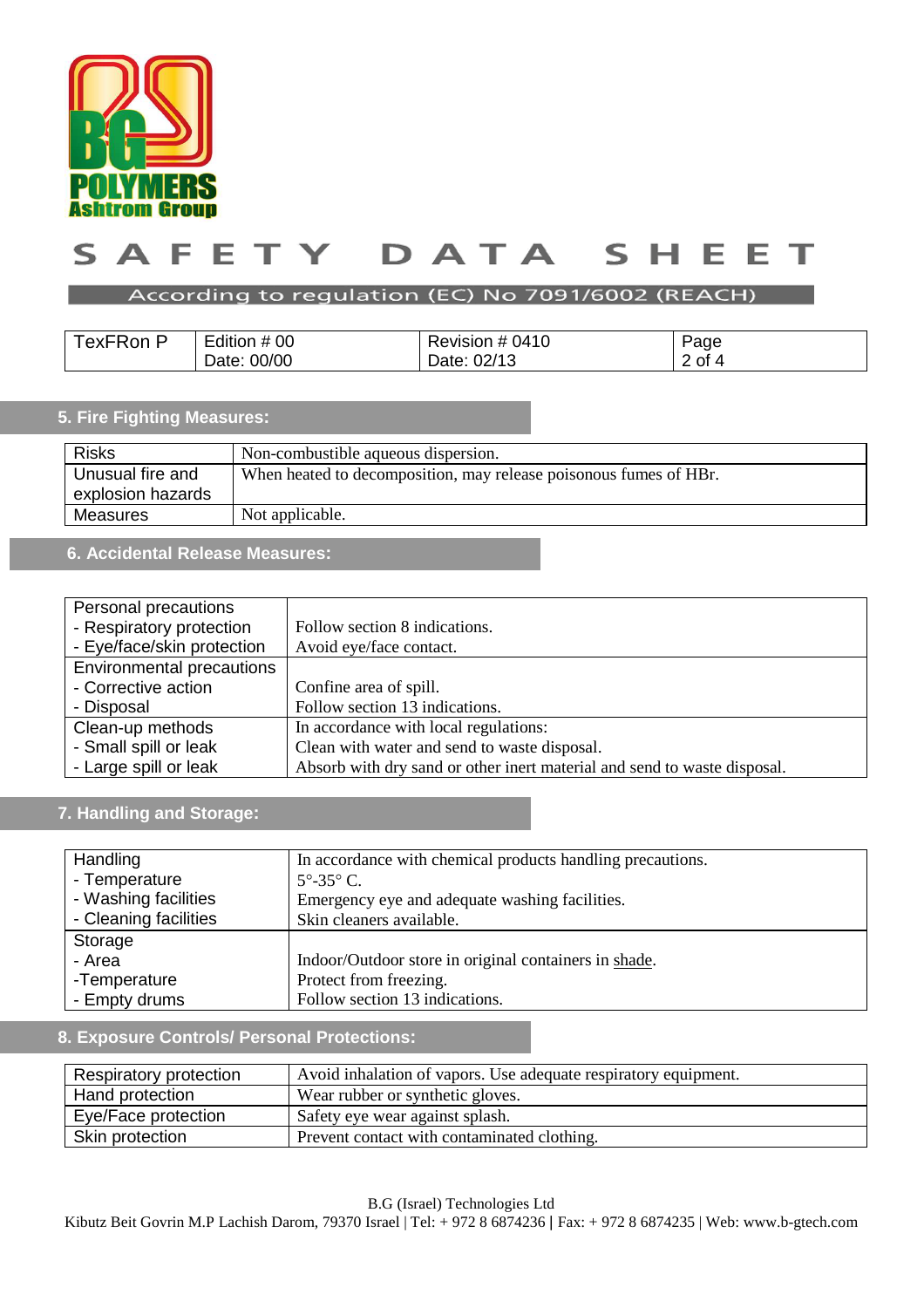

#### DATA **AF** F. TY T ς S н. E E т

#### According to regulation (EC) No 7091/6002 (REACH)

| . .<br>lexFRon, | .<br>Edition # 00 | Revision # 0410 | Page     |
|-----------------|-------------------|-----------------|----------|
|                 | 00/00<br>Date:    | 02/1<br>Date:   | – 4 of ∆ |

### **9. Physical and Chemical Properties:**

| Appearance                                  | Milky suspension in water |
|---------------------------------------------|---------------------------|
| Odor                                        | Slightly plastic smell    |
| <b>PH</b>                                   | $3.0 - 5.0$               |
| Boiling point at 101.3 kPa, °C              | $100$ (water)             |
| Melting Range °C                            | $0^{\circ}$ (water)       |
| Vapor pressure at 25°C mmHg                 | 23 (water)                |
| Solubility in water at 25°C                 | Miscible at any ratio     |
| Viscosity at 25°C, cps. Brookfield LVT 3/12 | 500-1500cps               |
| Volatile % by weight                        | $55 \pm 1 \%$             |

# **10. Stability and Reactivity:**

| Stability               | Stable under normal use, $3^{\circ}$ C $<$ temperature $<$ 30 $^{\circ}$ C. |
|-------------------------|-----------------------------------------------------------------------------|
| Materials to avoid      | Strong oxidizing agents                                                     |
| Conditions to avoid     | Heating above decomposition temperature.                                    |
| Hazardous decomposition | Hydrogen bromide                                                            |
| products                |                                                                             |

#### **11. Toxicological Information:**

Our experience has shown no risk to health if handled and processed according to recommendations.

# **12. Ecological Information:**

No information available.

#### **13. Disposal Considerations:**

| Waste .                           | ncineration.                                       |
|-----------------------------------|----------------------------------------------------|
| Disposal method                   | controlled                                         |
| method<br>Empty<br>Drums disposal | drum conditioner.<br>' renutable.<br>Jisdosa<br>hv |